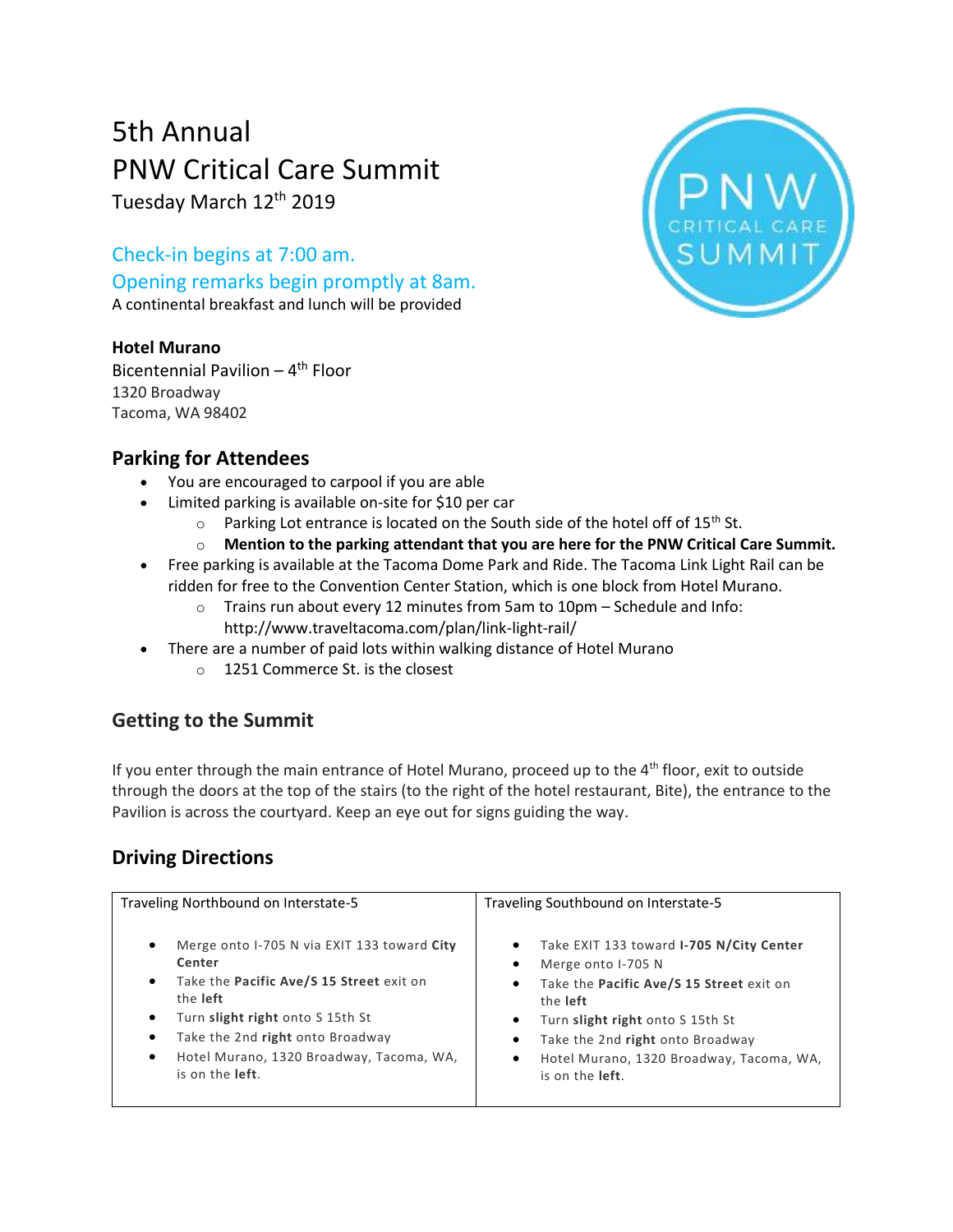Tacoma Link Light Rail Park & Ride for Free



Short Walk from the Convention Center Station to Hotel Murano